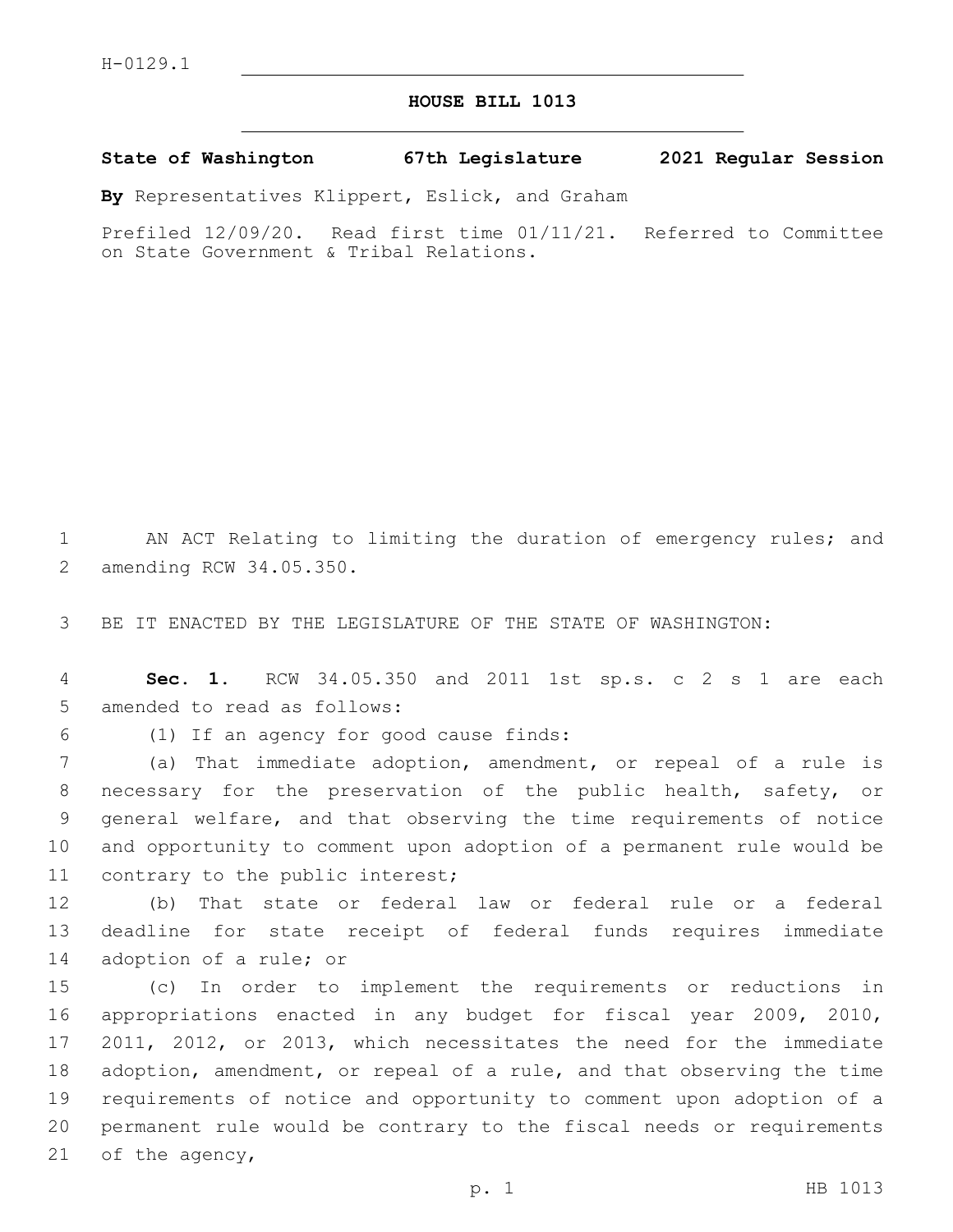the agency may dispense with those requirements and adopt, amend, or repeal the rule on an emergency basis. The agency's finding and a concise statement of the reasons for its finding shall be incorporated in the order for adoption of the emergency rule or amendment filed with the office of the code reviser under RCW 6 34.05.380 and with the rules review committee.

 (2) An emergency rule adopted under this section takes effect upon filing with the code reviser, unless a later date is specified in the order of adoption, and may not remain in effect for longer than one hundred twenty days after filing. Identical or substantially similar emergency rules may not be adopted in sequence unless conditions have changed or the agency has filed notice of its intent to adopt the rule as a permanent rule, and is actively undertaking the appropriate procedures to adopt the rule as a permanent rule. This section does not relieve any agency from compliance with any law requiring that its permanent rules be approved by designated persons 17 or bodies before they become effective.

 (3) Within seven days after the rule is adopted, any person may petition the governor requesting the immediate repeal of a rule adopted on an emergency basis by any department listed in RCW 43.17.010. Within seven days after submission of the petition, the governor shall either deny the petition in writing, stating his or her reasons for the denial, or order the immediate repeal of the rule. In ruling on the petition, the governor shall consider only whether the conditions in subsection (1) of this section were met such that adoption of the rule on an emergency basis was necessary. 27 If the governor orders the repeal of the emergency rule, any sanction imposed based on that rule is void. This subsection shall not be construed to prohibit adoption of any rule as a permanent rule.

 (4) If an emergency rule is adopted by an agency in response to the governor proclaiming a state of emergency under RCW 43.06.010, 32 leadership of the senate and the house of representatives may 33 petition the agency to limit the duration of the emergency rule. If 34 at least three of the four leaders sign the petition, the rule may 35 not remain in effect for longer than 30 days after the petition is sent to the agency. Identical or substantially similar emergency 37 rules may not be adopted in sequence unless conditions have changed 38 or the agency has filed notice of its intent to adopt the rule as a permanent rule, and is actively undertaking the appropriate 40 procedures to adopt the rule as a permanent rule. This subsection